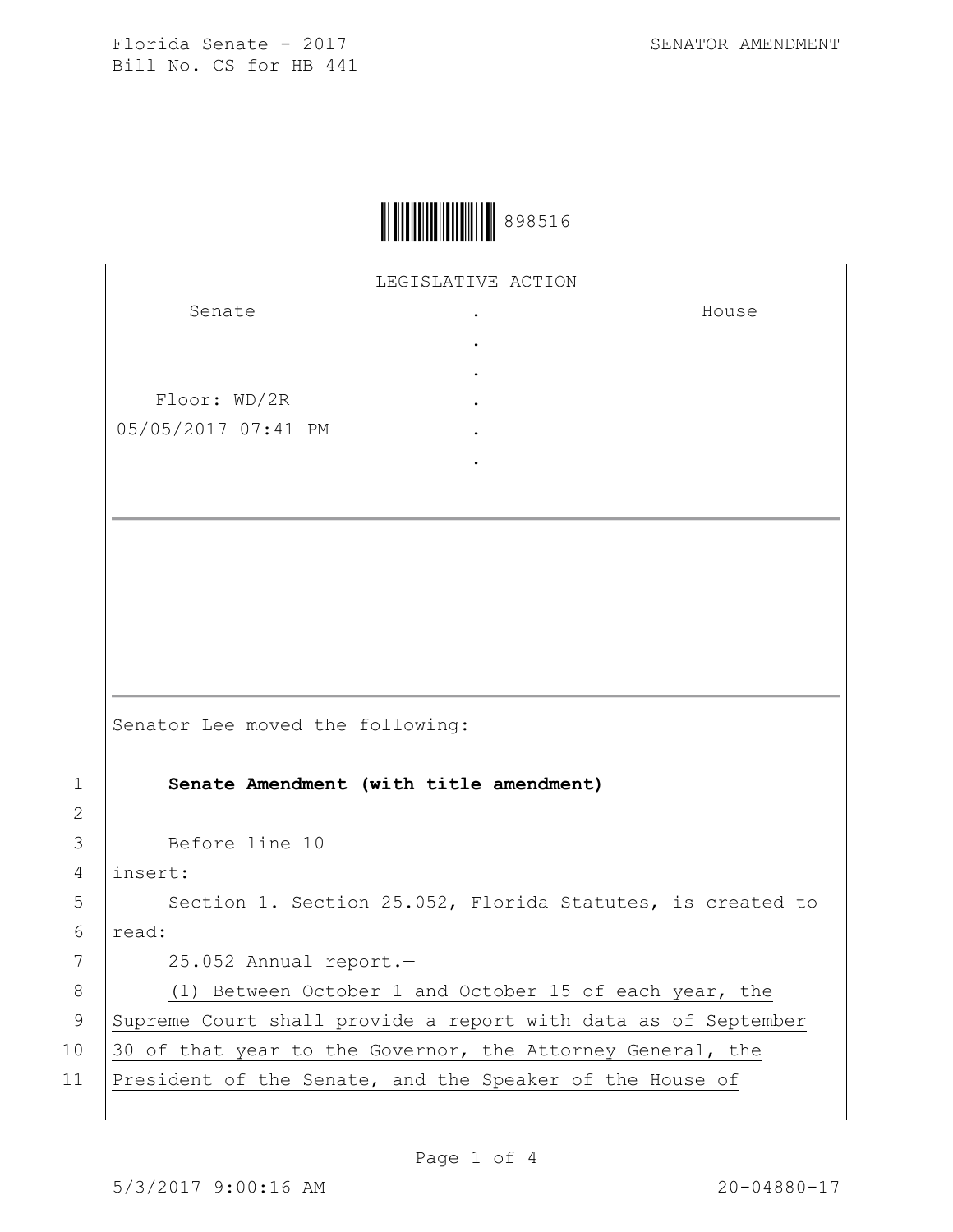Florida Senate - 2017 SENATOR AMENDMENT Bill No. CS for HB 441



| 13<br>(a) In part I of the report, the Court shall provide the<br>14<br>15<br>as of September 30 of the current year for which a decision or<br>16<br>disposition has not been rendered within 180 days after oral<br>17<br>argument was heard or after the date on which the case was<br>18<br>submitted to the Court panel for a decision without oral<br>19<br>argument:<br>20<br>1. The case name and number.<br>21<br>2. The case type.<br>22<br>3. A brief description of the case.<br>23<br>4. The date on which the case was added to the Court's<br>24<br>docket.<br>25<br>5. The date of oral argument or the date the case was<br>26<br>submitted to the Court panel for a decision without oral<br>27<br>argument.<br>28<br>29<br>argument was heard or the date the case was submitted to the<br>30<br>Court panel for a decision without oral argument.<br>31<br>32<br>a decision or disposition within 180 days after oral argument<br>33<br>was heard or after the date on which the case was submitted to<br>34<br>the Court panel for a decision without oral argument. | 12 | Representatives consisting of two parts.                         |
|-------------------------------------------------------------------------------------------------------------------------------------------------------------------------------------------------------------------------------------------------------------------------------------------------------------------------------------------------------------------------------------------------------------------------------------------------------------------------------------------------------------------------------------------------------------------------------------------------------------------------------------------------------------------------------------------------------------------------------------------------------------------------------------------------------------------------------------------------------------------------------------------------------------------------------------------------------------------------------------------------------------------------------------------------------------------------------------------|----|------------------------------------------------------------------|
|                                                                                                                                                                                                                                                                                                                                                                                                                                                                                                                                                                                                                                                                                                                                                                                                                                                                                                                                                                                                                                                                                           |    |                                                                  |
|                                                                                                                                                                                                                                                                                                                                                                                                                                                                                                                                                                                                                                                                                                                                                                                                                                                                                                                                                                                                                                                                                           |    | following information regarding each case on the Court's docket  |
|                                                                                                                                                                                                                                                                                                                                                                                                                                                                                                                                                                                                                                                                                                                                                                                                                                                                                                                                                                                                                                                                                           |    |                                                                  |
|                                                                                                                                                                                                                                                                                                                                                                                                                                                                                                                                                                                                                                                                                                                                                                                                                                                                                                                                                                                                                                                                                           |    |                                                                  |
|                                                                                                                                                                                                                                                                                                                                                                                                                                                                                                                                                                                                                                                                                                                                                                                                                                                                                                                                                                                                                                                                                           |    |                                                                  |
|                                                                                                                                                                                                                                                                                                                                                                                                                                                                                                                                                                                                                                                                                                                                                                                                                                                                                                                                                                                                                                                                                           |    |                                                                  |
|                                                                                                                                                                                                                                                                                                                                                                                                                                                                                                                                                                                                                                                                                                                                                                                                                                                                                                                                                                                                                                                                                           |    |                                                                  |
|                                                                                                                                                                                                                                                                                                                                                                                                                                                                                                                                                                                                                                                                                                                                                                                                                                                                                                                                                                                                                                                                                           |    |                                                                  |
|                                                                                                                                                                                                                                                                                                                                                                                                                                                                                                                                                                                                                                                                                                                                                                                                                                                                                                                                                                                                                                                                                           |    |                                                                  |
|                                                                                                                                                                                                                                                                                                                                                                                                                                                                                                                                                                                                                                                                                                                                                                                                                                                                                                                                                                                                                                                                                           |    |                                                                  |
|                                                                                                                                                                                                                                                                                                                                                                                                                                                                                                                                                                                                                                                                                                                                                                                                                                                                                                                                                                                                                                                                                           |    |                                                                  |
|                                                                                                                                                                                                                                                                                                                                                                                                                                                                                                                                                                                                                                                                                                                                                                                                                                                                                                                                                                                                                                                                                           |    |                                                                  |
|                                                                                                                                                                                                                                                                                                                                                                                                                                                                                                                                                                                                                                                                                                                                                                                                                                                                                                                                                                                                                                                                                           |    |                                                                  |
|                                                                                                                                                                                                                                                                                                                                                                                                                                                                                                                                                                                                                                                                                                                                                                                                                                                                                                                                                                                                                                                                                           |    |                                                                  |
|                                                                                                                                                                                                                                                                                                                                                                                                                                                                                                                                                                                                                                                                                                                                                                                                                                                                                                                                                                                                                                                                                           |    |                                                                  |
|                                                                                                                                                                                                                                                                                                                                                                                                                                                                                                                                                                                                                                                                                                                                                                                                                                                                                                                                                                                                                                                                                           |    | 6. The number of days that have elapsed since the date oral      |
|                                                                                                                                                                                                                                                                                                                                                                                                                                                                                                                                                                                                                                                                                                                                                                                                                                                                                                                                                                                                                                                                                           |    |                                                                  |
|                                                                                                                                                                                                                                                                                                                                                                                                                                                                                                                                                                                                                                                                                                                                                                                                                                                                                                                                                                                                                                                                                           |    |                                                                  |
|                                                                                                                                                                                                                                                                                                                                                                                                                                                                                                                                                                                                                                                                                                                                                                                                                                                                                                                                                                                                                                                                                           |    | 7. A detailed explanation of the Court's failure to render       |
|                                                                                                                                                                                                                                                                                                                                                                                                                                                                                                                                                                                                                                                                                                                                                                                                                                                                                                                                                                                                                                                                                           |    |                                                                  |
|                                                                                                                                                                                                                                                                                                                                                                                                                                                                                                                                                                                                                                                                                                                                                                                                                                                                                                                                                                                                                                                                                           |    |                                                                  |
|                                                                                                                                                                                                                                                                                                                                                                                                                                                                                                                                                                                                                                                                                                                                                                                                                                                                                                                                                                                                                                                                                           |    |                                                                  |
|                                                                                                                                                                                                                                                                                                                                                                                                                                                                                                                                                                                                                                                                                                                                                                                                                                                                                                                                                                                                                                                                                           | 35 | 8. The date on which, or the time period within which, the       |
| 36<br>Court expects to render a decision or disposition.                                                                                                                                                                                                                                                                                                                                                                                                                                                                                                                                                                                                                                                                                                                                                                                                                                                                                                                                                                                                                                  |    |                                                                  |
| 37<br>(b) In part II of the report, the Court shall provide the                                                                                                                                                                                                                                                                                                                                                                                                                                                                                                                                                                                                                                                                                                                                                                                                                                                                                                                                                                                                                           |    |                                                                  |
| 38                                                                                                                                                                                                                                                                                                                                                                                                                                                                                                                                                                                                                                                                                                                                                                                                                                                                                                                                                                                                                                                                                        |    | following information regarding each case decided or disposed of |
| 39<br>by the Court between October 1 of the prior year and September                                                                                                                                                                                                                                                                                                                                                                                                                                                                                                                                                                                                                                                                                                                                                                                                                                                                                                                                                                                                                      |    |                                                                  |
|                                                                                                                                                                                                                                                                                                                                                                                                                                                                                                                                                                                                                                                                                                                                                                                                                                                                                                                                                                                                                                                                                           | 40 | 30 of the current year for which the decision or disposition was |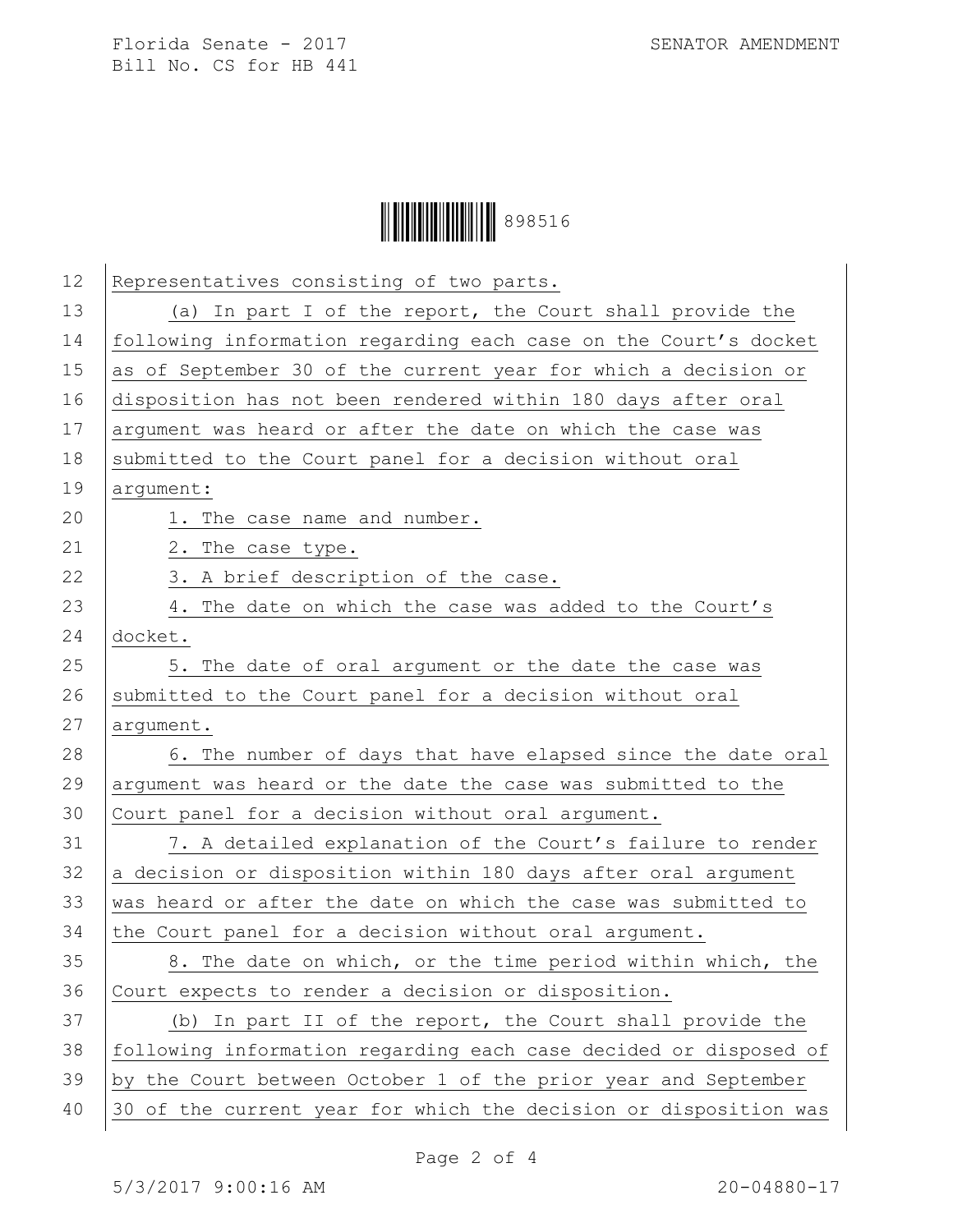Florida Senate - 2017 SENATOR AMENDMENT Bill No. CS for HB 441

## Ì898516DÎ898516

| 41 | not rendered within 180 days after oral argument was heard or    |
|----|------------------------------------------------------------------|
| 42 | after the date on which the case was submitted to the Court      |
| 43 | panel for a decision without oral argument:                      |
| 44 | 1. The information required in subparagraphs (a) 1.-5. and       |
| 45 | $\frac{7}{1}$ .                                                  |
| 46 | 2. The date a decision or disposition was issued.                |
| 47 | 3. The number of days that had elapsed between the date          |
| 48 | oral argument was heard or the date the case was submitted to    |
| 49 | the Court panel for a decision without oral argument and the     |
| 50 | date on which a decision or disposition was issued.              |
| 51 | (2) The report shall be submitted in an electronic               |
| 52 | spreadsheet format capable of being sorted and filtered by the   |
| 53 | following elements:                                              |
| 54 | The case number.<br>(a)                                          |
| 55 | (b)<br>The case type.                                            |
| 56 | The date on which the case was added to the Court's<br>(C)       |
| 57 | docket.                                                          |
| 58 | The date of oral argument or the date the case was<br>(d)        |
| 59 | submitted to the Court panel for decision without oral argument. |
| 60 | (e) The number of days that elapsed since the date oral          |
| 61 | argument was heard or the date the case was submitted to the     |
| 62 | Court panel for a decision without oral argument.                |
| 63 | The date of decision or disposition.<br>(f)                      |
| 64 | (3) The case type of each case reported must include civil,      |
| 65 | criminal not seeking the death penalty, criminal seeking the     |
| 66 | death penalty, court rules, bar discipline, or judicial          |
| 67 | discipline.                                                      |
| 68 | (4) This section is repealed July 1, 2022, unless reviewed       |
| 69 | and reenacted by the Legislature before that date.               |
|    |                                                                  |